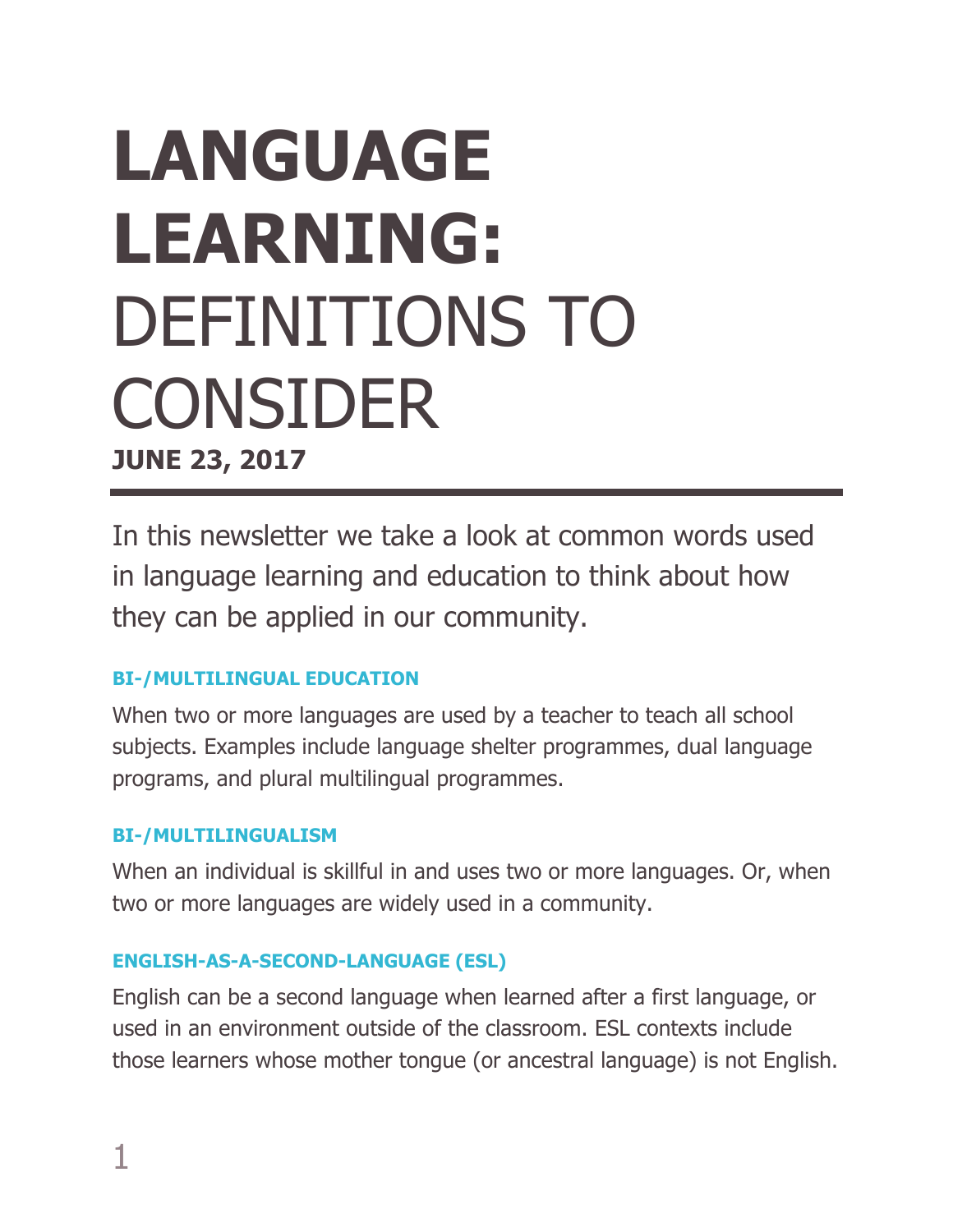#### **ETHNICITY/ETHNIC IDENTITY**

Historical, geographical, cultural, language associations that bind individuals together as a distinct, self-identified group.

## **EUROPEAN UNION (EU) SCHOOLS**

Special EU schools in which many languages are taught, but the language (mostly the students' mother tongue) is the main language used in school. One foreign language is taught from grade 1 and as students go through school additional languages are introduced. By grade 12 students are bilingual (fluent in 2 languages) and some trilingual (fluent in 3 languages).

## **FIRST LANGUAGE (L1)**

Mother tongue; the language first learned, best known or used most.

#### **FOREIGN LANGUAGE (FL)**

A language learned mainly in a classroom; for reading or communication with its speakers.

#### **LANGUAGE MAINTENANCE OR LANGUAGE SHELTER PROGRAMMES**

Linguistic minority children choose to be instructed in the language of their mother tongue, in classes with other linguistic minority children with a bilingual teacher.

#### **LANGUAGE REGENISIS**

Bringing back oral and/or written functions, giving new life to endangered language, and producing new generations of speakers.

#### **MINORITY LANGUAGE**

Language that is not the dominant language because the speakers of the language have less power and the language is spoken by a smaller number of people.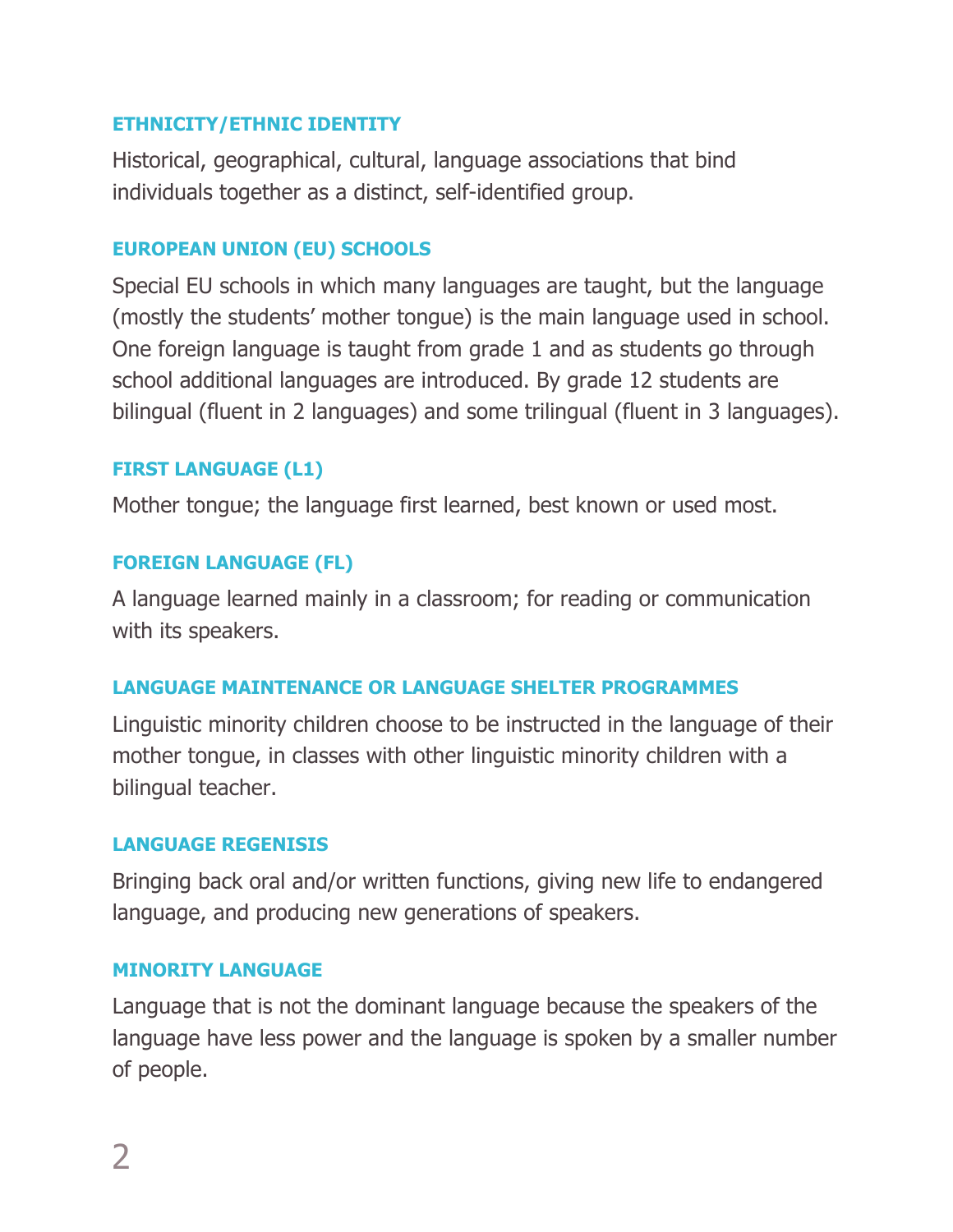#### **MONOLINGUALISM**

Use of a single language only.

#### **MOTHER TONGUE**

Language(s) a person learns first or identifies with. Also one that is used most often by a person.

#### **NATIVE SPEAKER**

Individual whose knowledge in a language always comes from the mother tongue and language first learned.

#### **NON-NATIVE SPEAKER**

Negative label for a person with a lack of language knowledge. Compares to those who use that language as a mother tongue.

## **SECOND LANGUAGE (L2)**

Language learned after the mother tongue language.

#### **STRUCTURED IMMERSION**

Linguistic minority students are submersed in the dominant language with little or no support for their mother tongue. Combines English-as-a-second and submersion/"sink-or-swim," with the goal of replacing the mother tongue with English.

# **SUBMERSION/"SINK-OR-SWIM" PROGRAMME**

Linguistic minority children with a low-status mother tongue are forced to accept instruction through a dominant language. In this case the teacher does not understand the minoritised mother tongue.

# **TRANSITIONAL EARLY-EXIT AND LATE-EXIT PROGRAMMES**

Linguistic minority children with a low-status mother tongue are initially instructed through their mother tongue to learn the dominant language. in